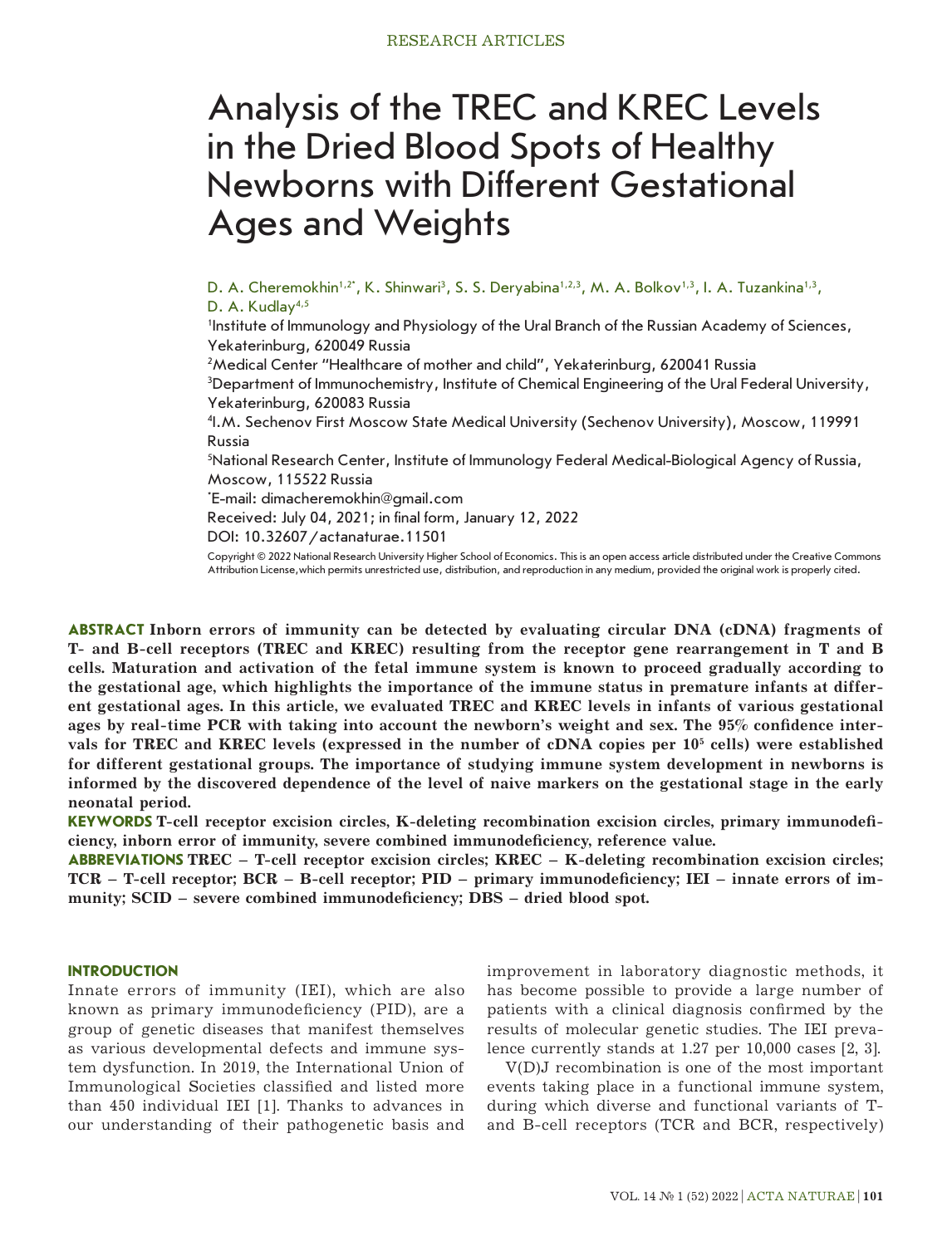and antibodies are formed. These processes are essential stages in adaptive immunity development [4]. The recombinases RAG1 and RAG2 play an important role in this process [5]. These proteins catalyze the rearrangement of the DNA fragments of TCR genes during T cell maturation and the B cell response at the stage of selection of variable regions of immunoglobulins.

T-cell receptor excision circles (TREC) are DNA fragments resulting from the *TCR* gene rearrangement in thymocytes. TREC are transported as episomal DNA from the nucleus to the cytoplasm of independent, although still naive, T cells, where they persist without being involved in replication during mitosis. The resulting TREC concentration indicates the number of naive T cells, which is, apparently, an important diagnostic criterion [6–8]. Doublestranded DNA circles similar to TREC are formed during *BCR* gene rearrangement in naive B cells; they are called kappa-deleting recombination excision circles (KREC) [9]. KREC resulting from intron RSS–Kde rearrangement at the IGK locus is used to assess B-cell neogenesis in the bone marrow [10, 11]. Both TREC and KREC are non-replicative and stable; their levels do not change during cell proliferation (e.g., clonal expansion) [12, 13]. Because of that, quantification of TREC and KREC molecules is widely used to assess the state of the thymus and bone marrow in various physiological and pathological conditions. The blood levels of TREC and KREC can be a criterion of high diagnostic significance in various immunodeficient states. A method for multiplex real-time PCR that makes it possible to detect defects in T and B cells generation by simultaneously measuring TREC and KREC copy numbers has been developed [14, 15]. Mass screening for the TREC/KREC level could help us classify an infant as a risk group patient based on their immunological profile as early as in the neonatal period; this will increase the survival rate of infants with an immune-related pathology and reduce expenses [16– 18]. This approach has other advantages, including high sensitivity, high throughput capacity, relatively low cost, and the possibility of using DNA isolated from the minimum volume of a blood sample collected using Guthrie cards [6, 16, 19]. This allows for using TREC and KREC molecules as functional for using TREC and KREC molecules as functional  $\frac{TREC \ (KREC)^{\frac{CFFC}{}}}{\frac{mI}{\cos \theta}} \times$ clinical conditions and, in particular, IEI. However, in order to characterize IEI patients, one has to know the state of these immunity markers in a healthy individual, especially with taking into account his/her age and sex [20]. Quantification of TREC and KREC in a newborn's blood remains topical.

## **EXPERIMENTAL**

#### **Dried blood spot samples**

Our study included 80 dried blood spot (DBS) samples obtained from otherwise healthy (no deviations according to the results of large neonatal screening and blood transfusion data) infants (40 boys and 40 girls) collected onto Perkin Elmer 226 Guthrie cards (Perkin Elmer Health Sciences, USA). The Guthrie cards were stored at the Neonatal Screening Laboratory of the Medical Center "Healthcare of mother and child" (Yekaterinburg) at room temperature before use.

## **DNA isolation**

DNA was isolated from seven DBS discs 3.2 mm in diameter  $(20 \mu l)$  by magnetic sorting on the Magna Pure LC 2.0 Instrument using the MagNA Pure LC DNA Isolation Kit I (Roche Diagnostics GmbH, Germany) according to the standard DNA I Blood\_ Cells\_High\_Performance protocol. The DBS pretreatment step included sample lysis using the buffer from the Magna Pure LC DNA Isolation Kit II (Tissue). A total of 260 µl of the lysis buffer and 40 µl of proteinase K were added to the DBS samples. The resulting mixtures were thoroughly vortexed and incubated at 65°C for 20 min with occasional tube shaking and, then, at 95°C for 10 min with shaking on a vortex every five min. The samples were cooled to room temperature, and the extract was transferred to the Sample Cartridge and loaded into the workstation.

#### **PCR analysis of TREC and KREC**

The TREC and KREC molecules were quantified by PCR with real-time detection of the fluorescent signal. The study was conducted on a CFX96 qPCR Detection System (Bio-Rad, USA) using the Immuno-BiT reagent kit (ABV-test, Russia) according to the manufacturer's instructions. The number of TREC and KREC molecules per 10<sup>5</sup> nucleated cells (leukocytes) was calculated relative to the *ALB* gene copy number using the following formula:

$$
TREC (KREC) copies / (105 leukocytes)
$$
  
= 
$$
\frac{TREC (KREC) \frac{copies}{ml}}{ALB \frac{copies}{ml}} \times 200\ 000.
$$

In the case of an  $ALB$  copy number  $\leq 10^5$ , the result was considered invalid, and the study was repeated, starting from the DNA isolation stage.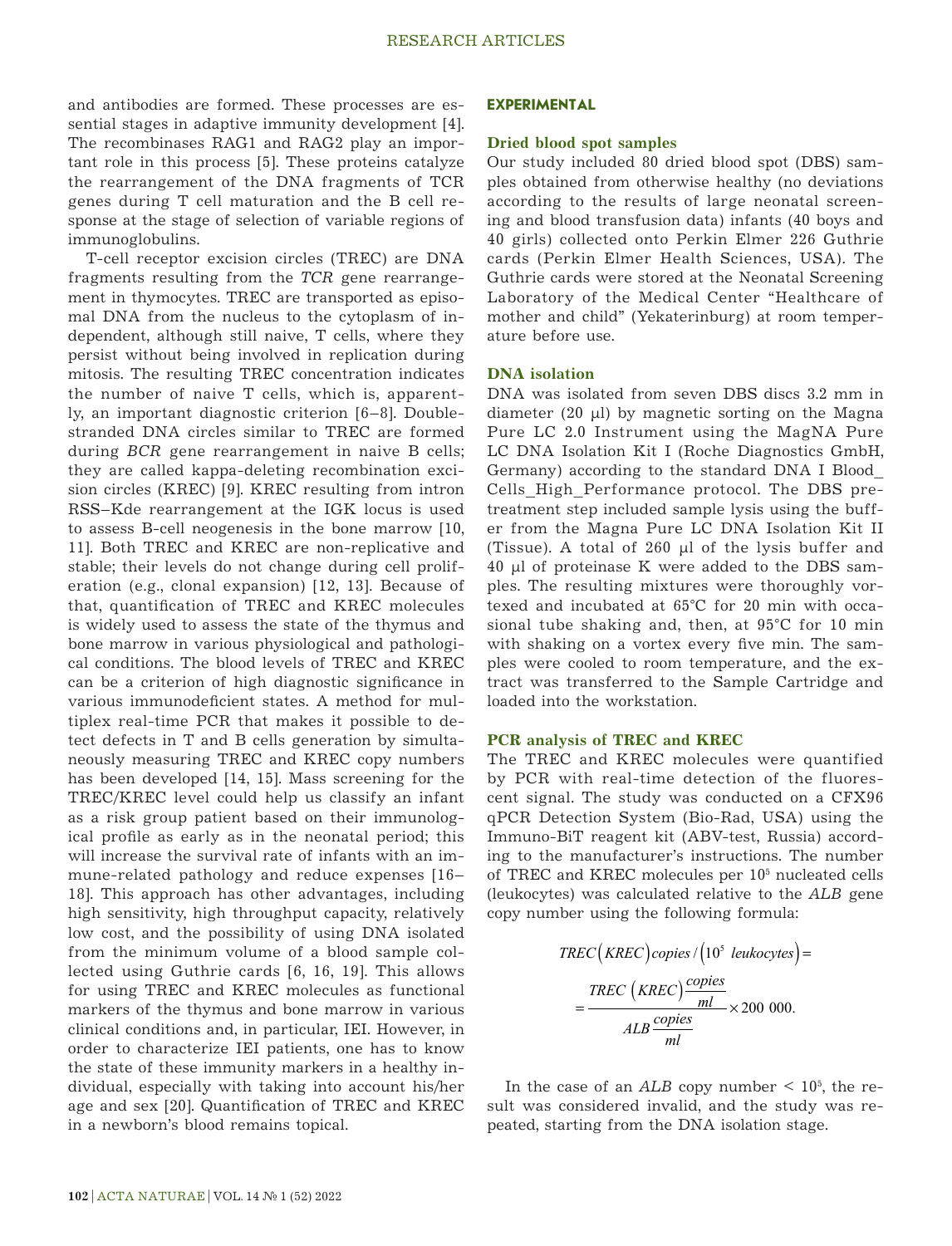

Fig. 2. TREC (*A*) and KREC (*B*) levels in the DBS samples of healthy infants depending on gender. *Note:* hereinafter, the median, interquartile, and maximum range are shown

## **Statistical data analysis**

The data were analyzed mathematically using the Microsoft Excel (Microsoft Office 365, USA) and IBM SPSS Statistics V21.0 (IBM Corp., USA) statistical software packages. The normality of the data distribution was assessed using the Shapiro–Wilk test; the arithmetic mean and standard error of the mean ( $m \pm$  SEM) were used for descriptive characterization. Student's *t*-test for independent samples and Pearson's correlation coefficient (*p*) were used to analyze the statistical significance of the differences between the mean values and the presence of correlations, respectively. Differences were considered significant at  $p < 0.05$ .

#### **RESULTS**

The study included 80 apparently healthy infants (40 boys and 40 girls) of different gestational ages born in the Sverdlovsk region in 2020 (*Fig. 1*).

#### **Gender differences in the TREC and KREC levels**

An analysis of the TREC and KREC levels in the DBS samples of the presumably healthy boys and girls revealed no statistically significant differences (*Fig. 2*),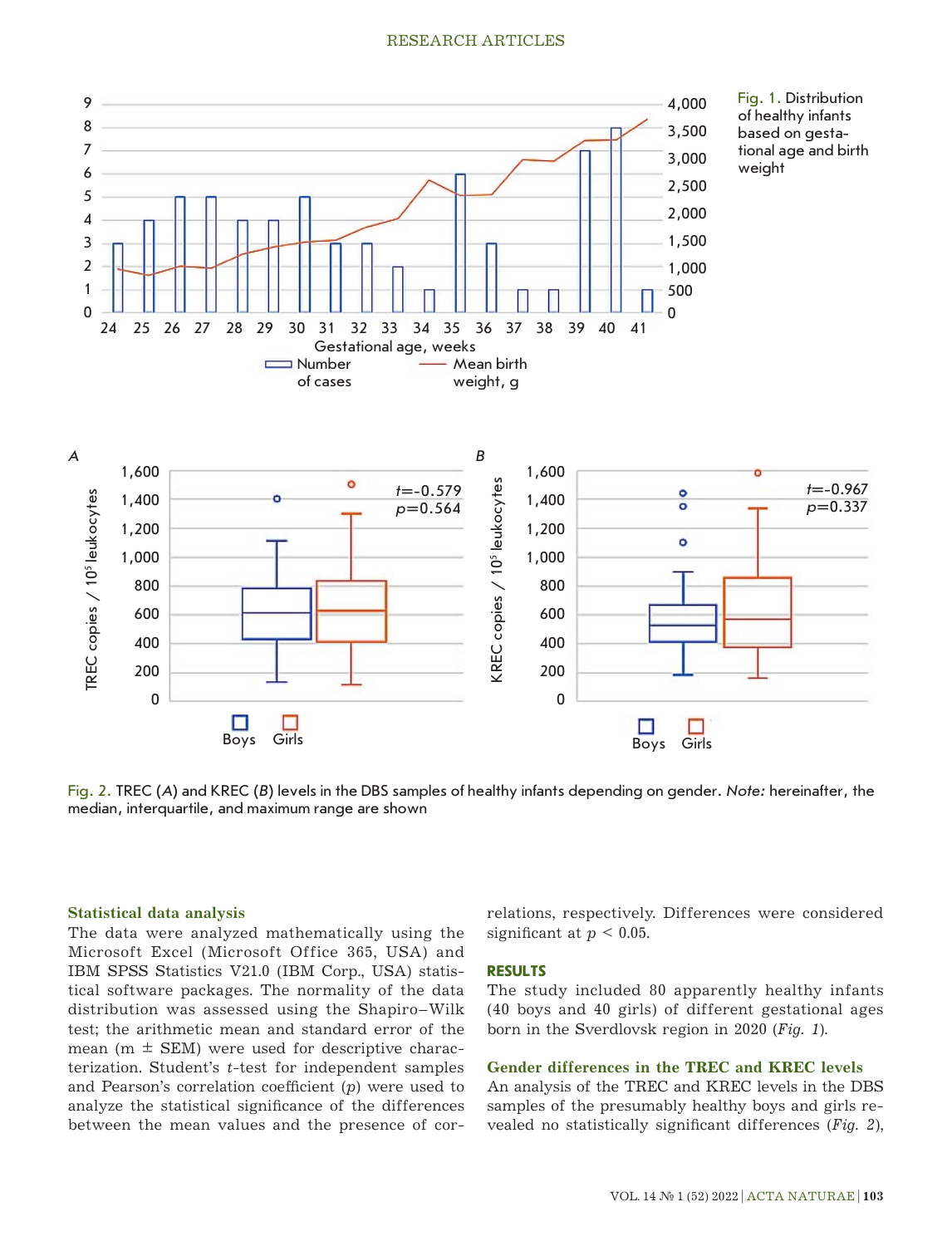

Fig. 3. TREC (*A*) and KREC (*B*) levels in the DBS samples of healthy infants depending on gestational age in the early neonatal period



Fig. 4. TREC (*A*) and KREC (*B*) levels in the DBS samples of healthy infants depending on birth weight

which corresponds to the results obtained by other researchers [21].

# **TREC and KREC levels in preterm infants of different gestational ages**

A statistical analysis based on correlation data was conducted to determine possible variations in the TREC and KREC copy numbers associated with a newborn's gestational age. A statistically significant positive correlation ( $\rho = 0.446$  ( $p < 0.001$ )) was established between the gestational age and the TREC level. No relationship was found between an infant's age and the level of KREC, which is a marker of naive B cells (*Fig. 3*).

# **TREC and KREC levels in preterm infants with different birth weight**

The relationship between naive T- and B-cell marker levels and a newborn's weight was also analyzed. Naturally, the fetus develops during pregnancy. All internal organs and, in particular, the thymus, develop according to the gestational period. During their growth and differentiation, thymogenic tissues are enriched with lymphocyte precursors and, in particular with ones that have already passed double recognition; i.e., positive and negative selection. This is denoted by a positive correlation ( $\rho = 0.413$ )  $(p < 0.001)$ ) between an infant's birth weight and the TREC level in their DBS sample. No such correlation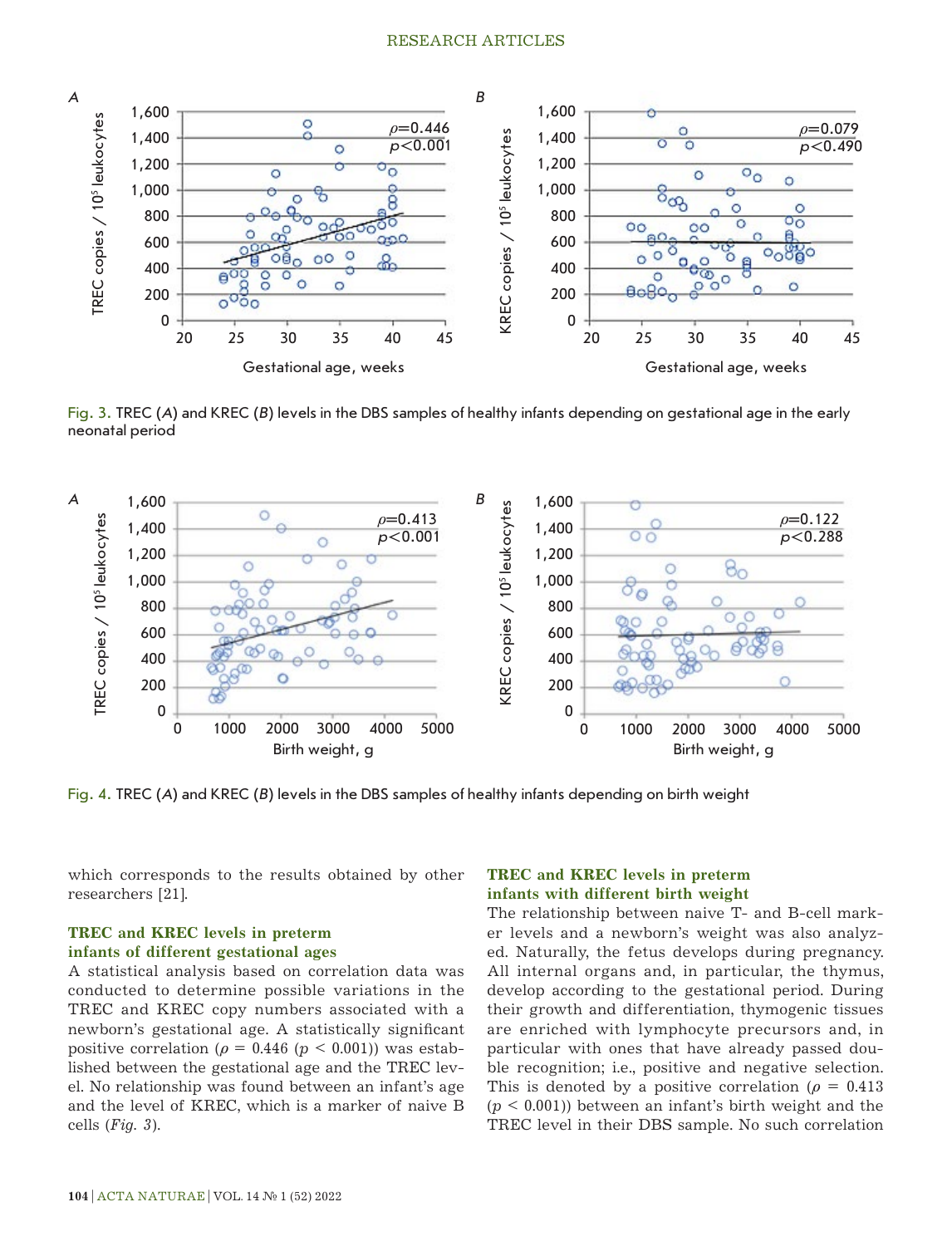was found between the birth weight and KREC level (*Fig. 4*).

# **Analysis of TREC and KREC levels in infants of different preterm birth categories**

Having discovered a positive correlation between the newborn's gestational age and TREC level, we decided to evaluate the possibility of significant differences in the TREC level of infants of different preterm birth categories. In order to do this, we decided to divide newborns into four groups according to the preterm birth category: extremely preterm (< 28 weeks), very preterm (28–32 weeks), moderate to late preterm (33–38 weeks), and term-birth (39–41 weeks) infants (*Fig. 5*, *Table*).

*Figure 1* shows a trend towards an increase in the TREC marker level during fetus growth and development; however, there was no statistically significant correlation between the preterm category and TREC level. Since no statistically significant relationship was found between the KREC copy number in the DBS sample and such parameters as a newborn's body weight and gestational age in infants of different preterm categories, the newborns were not divided into separate groups. An average of 599.9 KREC copies per  $10^5$  leukocytes (*SE* = 34.9) were found per sample; however, one needs to know the lower limits of the obtained reference intervals for practical use. The lowest KREC value in the group of apparently healthy infants was 162.8 copies/105 leukocytes, while the lower limit of the 95% confidence interval was 210.9 copies/105 leukocytes (the results of descriptive statistics are presented in the *Table*).

#### **DISCUSSION**

To date, there have been numerous attempts at TREC/KREC quantification in different age groups, ranging from infants and older children to adult populations. The main goal of most of these studies was



Fig. 5. TREC levels in the DBS samples of infants of differ-

to assess the changes in the functional activity of naive immunity during organism maturation and aging [21–23]. According to Douek et al., the TREC and KREC copy numbers in the blood samples of older children and adults are 10 and 100 times lower than those in healthy term-birth newborns, respectively. These data indicate a reduced thymic output owing to the age-related decrease in the functional thymus tissue [24]. The study of patients with combined variable immunodeficiency and healthy control donors revealed a stable KREC level, while TREC levels reduced with age in both patients with an immune-related pathology and the control group; this confirms the independence of the decrease in the level of naive T-cell markers from the disease and dependence

TREC and KREC levels (copies/10<sup>5</sup> leukocytes) in the DBS samples of apparently healthy infants of different gestational ages in the early neonatal period

| Preterm birth category                   | Mean  | 95% confidence interval | <b>SEM</b> | <b>MIN</b> | <b>MAX</b> |
|------------------------------------------|-------|-------------------------|------------|------------|------------|
| <b>TREC</b>                              |       |                         |            |            |            |
| Extremely preterm $(< 28$ weeks)         | 402.7 | $116.6 - 784.0$         | 52.8       | 115.9      | 978.0      |
| Very preterm $(28-32$ weeks)             | 611.1 | $271.0 - 917.9$         | 52.5       | 261.4      | 1115.6     |
| Moderate to late preterm $(33-38$ weeks) | 776.1 | $378.2 - 1405.5$        | 76.5       | 263.6      | 1505.6     |
| Term birth $(39-41$ weeks)               | 723.9 | $406.1 - 1133.2$        | 52.2       | 398.1      | 1174.0     |
| <b>KREC</b>                              |       |                         |            |            |            |
|                                          | 599.9 | $210.9 - 1103.5$        | 34.9       | 162.8      | 1584.0     |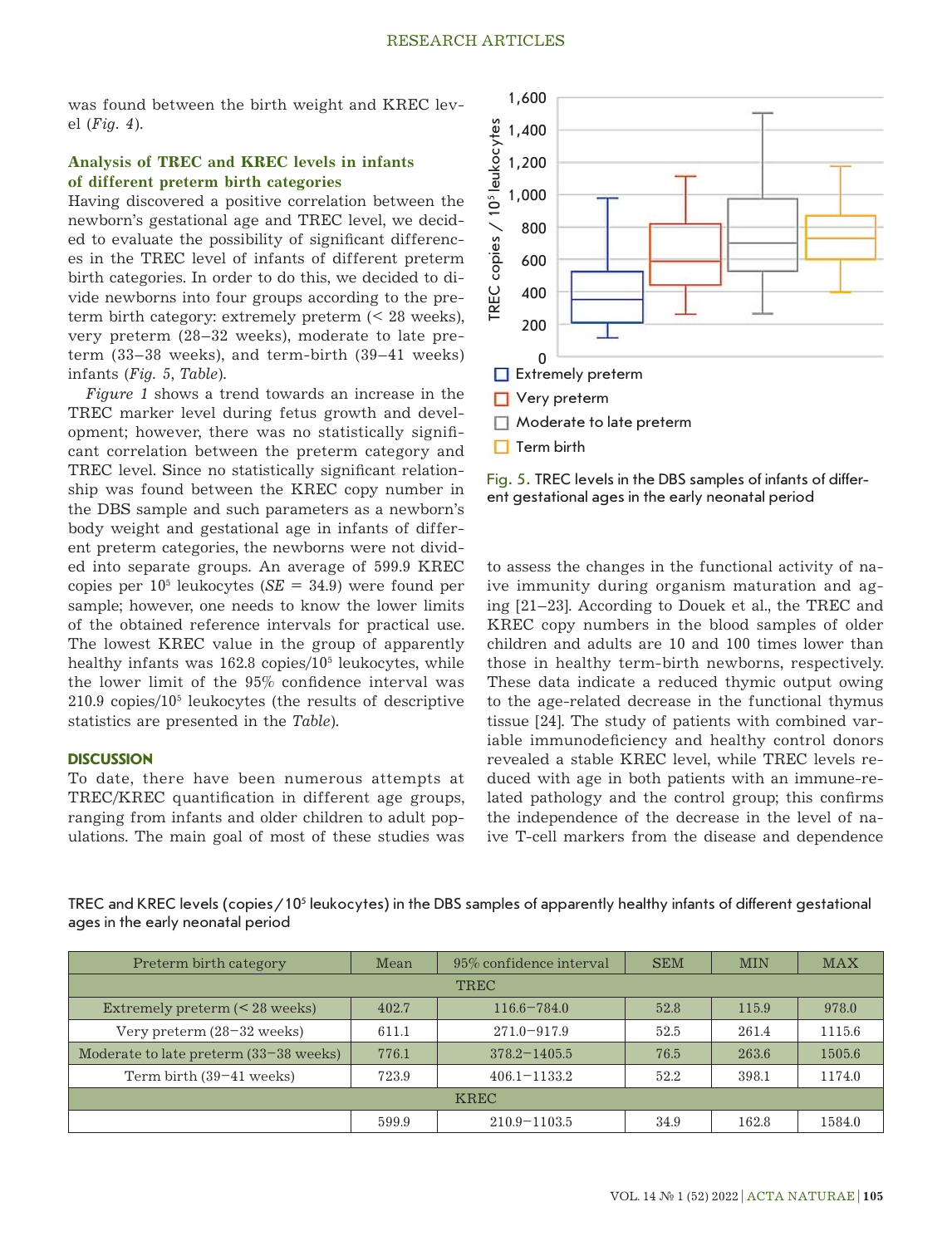on age [23, 25–27]. The TREC and KREC levels may also decrease because of dilution. Nuclear DNA replicates only during an active immune response at the stage of cellular expansion of functionally active lymphocyte clones. Since TREC and KREC are episomal molecules, they remain only in precursor cells, which leads to a relative decrease in the parameters [28]. Despite numerous data on age-related changes in T- and B-cell immunity, it is also important to study TREC and KREC level alternations not only in the early neonatal period, but at different fetal development stages as well. This will allow for assessing the immune state at different stages of human embryonic development.

The main goal of our study was to determine the TREC and KREC levels in the blood of newborns delivered at different gestational ages. However, for greater informational value, we decided to analyze gender differences in the levels of naive immunocompetent cell markers. We have not found any significant differences in the TREC and KREC levels between boys and girls, which is consistent with the results obtained by other researchers [29, 30]. However, some works indicate a higher TREC level in the blood of females [31–33].

To date, data have been published on the relationship between an infant's birth weight and his/her TREC level [34–36]. A recent study of DBS samples of preterm infants revealed a positive correlation between the TREC and KREC levels and birth weight [5]. Another work studied the relationship not only between birth weight, but also gestational age at the time of birth. Based on the analysis results in that work, newborns were divided into three groups: infants with very low, low, and normal birth weight [32]. Data have also been published on the existence of a relationship between the immune state and growth of adult individuals [36, 37].

All internal organs, in particular, the thymus, develop in accordance with the gestational period. During growth and differentiation, thymogenic tissues are enriched with lymphocyte precursors and, in particular, with the ones that have already passed double recognition: i.e., positive and negative selection. This is indicated by a positive correlation ( $\rho = 0.413$  ( $p < 0.001$ )) between the infant's birth weight and the TREC level in his/her DBS sample. [21, 26, 27].

We also analyzed the relationship between the quantitative content of B-cell markers, gestational age, and newborn's weight; however, the relationship between these parameters was not statistically significant. These results show that the KREC level in the DBS of a newborn delivered at a gestational age  $\geq 28$ weeks, which corresponds to normative values, is an indicator of proper B cell maturation in the bone marrow. Pre-B-cells are found in the fetal liver at week eight of pregnancy, where they already express class M immunoglobulins on their surface by that period. This indicates that the system of humoral parameters of immunity functions with high efficiency by that early stages of human development, which probably determines the relatively high KREC level in the DBS of newborns delivered at different gestational ages [23, 27].

IEI usually remain undiagnosed until clinical signs begin to appear. These signs are, mainly, chronic and recurrent infections. In order to diagnose PID, a clinical blood analysis, lymphocyte phenotyping, determination of various types of immunoglobulins, functional tests for determining immunocompetent cells, and a genetic analysis are used. Functional tests for determining immunocompetent cells and a genetic analysis are currently the most promising and important approaches. The analysis of the TREC and KREC levels is a fast and sensitive tool for screening for severe combined immunodeficiency (SCID) and diagnosing other IEI, especially considering the fact that a small sample volume is required for DNA extraction, which reduces the risk of harm to the infant. The impossibility of collecting the required amount of biological sample is often an insurmountable barrier in laboratory diagnostics. The use of different protocols for TREC and KREC level analysis in different laboratories contributes to the wide spread of thresholds for newborn screening programs among different countries. Genetic differences between populations may also play a role. Therefore, our results in determining TREC and KREC intervals with taking into account the patient's age and sex are of no small importance for diagnosing IEI in infants.

PIDs are still considered rare diseases, although they are not orphan. In 2019, a total of 2,798 patients with IEI were registered in the Russian Federation, with 60% of them being children [38]. The introduction of programs for mass newborn screening based on an evaluation of the TREC and KREC levels will significantly increase the risk group for SCID and other severe PIDs that cause death at an early age. Early diagnosis will ensure the possibility of timely application of pathogenetically appropriate therapy. This also relates to the use of radical transplantation technologies during the opportunity window before the onset of severe clinical manifestations; this will not only improve the quality of life of patients with this pathology and save their lives, but also reduce the financial and economic costs in the treatment and life support of patients [39–45].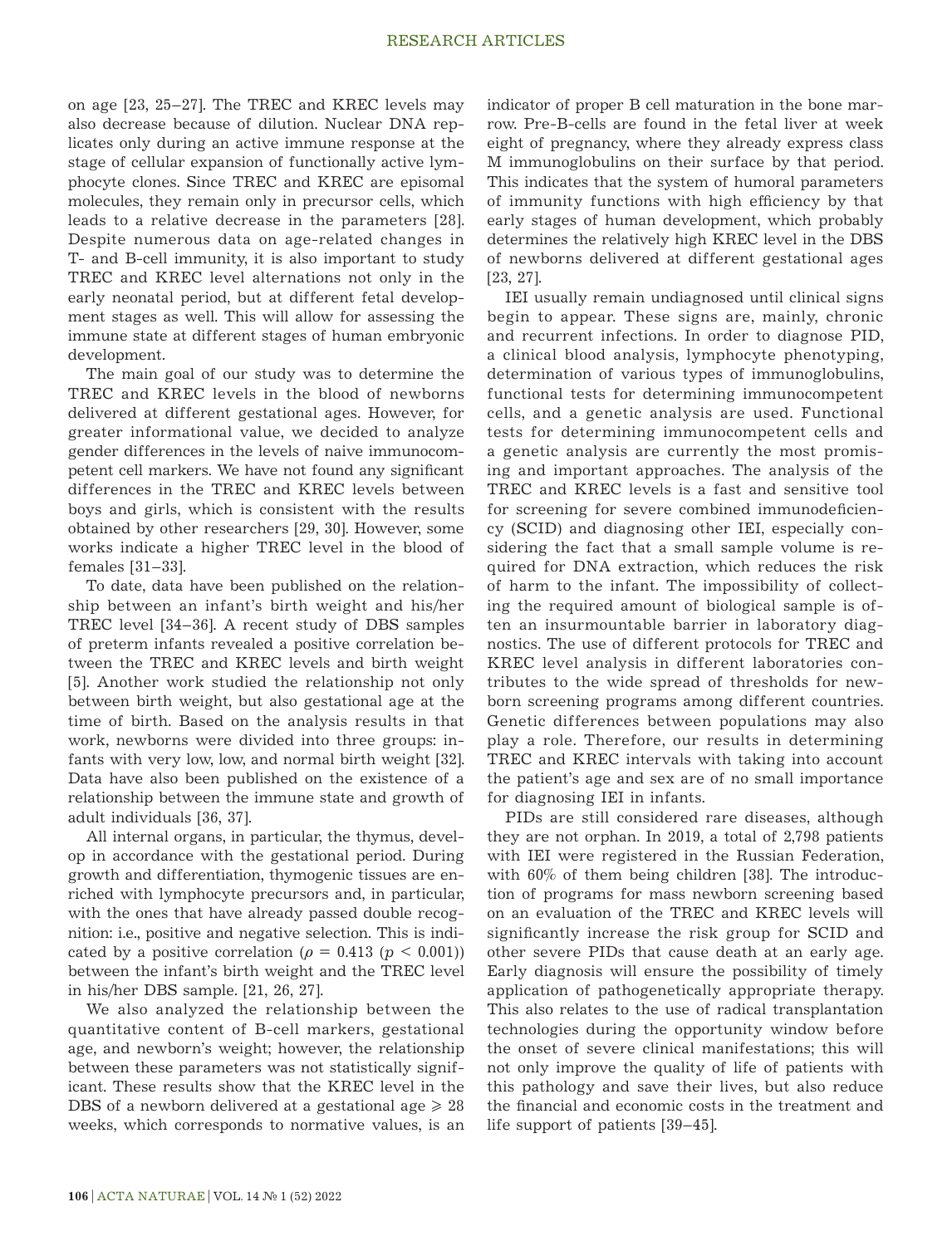#### **CONCLUSION**

The results of our studies suggest that the gestational age should be considered as an important factor affecting the TREC and KREC levels. In order to interpret the results of newborn screening, we calculated the reference ranges of these parameters for different gestational groups. This also has the potential to allow us to monitor immune changes in T and B cells during immunotherapy, including monitoring after hematopoietic stem cell transplantation.

Early diagnosis and treatment are important in all IEI variants. The use of the method of quantitative assessment of the T- and B-cell markers TREC and KREC, respectively, has made it possible to develop screening programs for SCID and agammaglobulinemia detection in many countries of the world. However, other PIDs such as immunodeficiency disorders with normal levels of peripheral T and B cells, defects in phagocyte count and function, complement deficiency, and diseases associated with immune dysregulation remain unaddressed. Further search for effective disease markers; development of strategies for cellular, genetic, and functional diagnostics; as well as adaptation of these tolls to mass diagnostic programs for various PIDs are required.  $\bullet$ 

*This study was carried out within the framework of the AAAA-A21-121012090091-6 project at the Institute of Immunology and Physiology of the Ural Branch of the Russian Academy of Sciences.*

#### REFERENCES

- 1. Tangye S.G., Al-Herz W., Bousfiha A., Chatila T., Cunningham- Rundles C., Etzioni A., Franco J.L., Holland S.M., Klein C., Morio T., et al. // J. Clin. Immunol. 2020. V. 40. P. 24–64.
- 2. Rubin Z., Pappalardo A., Schwartz A., Antoon J.W. // J. Allergy Clin. Immunol. Pract. 2018. V. 6. P. 1705–1710.
- 3. Modell V., Knaus M., Modell F., Roifman C., Orange J., Notarangelo L.D. // Immunol. Res. 2014. V. 60. P. 132–144.
- 4. Jung D., Alt F.W. // Cell. 2004. V. 116. P. 299–311.
- 5. Ye P., Kirschner D.E. // Crit. Rev. Immunol. 2002. V. 22. № 5–6. P. 483–497.
- 6. Nourizadeh M., Borte S., Fazlollahi M.R., Hammarstrom L., Pourpak Z. // Iran J. Allergy Asthma Immunol. 2015. V. 14. № 4. P. 457-461.
- 7. Ye P., Kirschner D.E. // J. Immunol. 2002. V. 168. P. 4968– 4979.
- 8. Hazenberg M.D., Verschuren M.C., Hamann D., Miedema F., van Dongen J.J. // J. Mol. Med. 2001. V. 79. P. 631–640.
- 9. Barbaro M., Ohlsson A., Borte S., Jonsson S., Zetterstrom R.H., King J., Winiarski J., von Döbeln U., Hammarström L. // J. Clin. Immunol. 2017. V. 37. P. 51–60.
- 10. Siminovitch K.A., Bakhshi A., Goldman P., Korsmeyer S.J. // Nature. 1985. V. 316. P. 260–262.
- 11. van Zelm M.C., van der Burg M., Langerak A.W., van Dongen J.J. // Front. Immunol. 2011. V. 2. P. 12.
- 12. van Zelm M.C., Szczepanski T., van der Burg M., van Dongen J.J. // J. Exp. Med. 2007. V. 204. P. 645–655.
- 13. Kong F.K., Chen C.L., Six A., Hockett R.D., Cooper M.D. // Proc. Natl. Acad. Sci. USA. 1999. V. 96. P. 1536–1540.
- 14. Livak F., Schatz D.G. // Mol. Cell. Biol. 1996. V. 16. P. 609–618.
- 15. Borte S., von Dobeln U., Fasth A., Wang N., Janzi M., Winiarski J. // Blood. 2012. V. 119. № 11. P. 2552–2555.
- 16. Puck J.M., Group SNSW. // J. Clin. Immunol. 2007. V. 120. № 4. P. 760–768.
- 17. Puck J.M. // J. Allergy Clin. Immunol. 2012. V. 129. № 3. P. 607–616.
- 18. Korsunsky I.A., Kudlay D.A., Prodeus A.P., Shcherbina A.Yu., Rumyantsev A.G. // Pediatria n.a. G.N. Speransky. 2020. V. 99. № 2. P. 8–15.
- 19. King J.R., Hammarstrom L. // J. Clin. Immunol. 2018.

V. 38. № 1. P. 56–66.

- 20. Claustres M., Kozich V., Dequeker E., Fowler B., Hehir-Kwa J.Y., Miller K. // Eur. J. Hum. Genet. 2014. V. 22. № 2. P. 160–170.
- 21. de Felipe B., Olbrich P., Lucenas J.M., Delgado-Pecellin C., Pavon-Delgado A., Marquez J. // Pediatr. Allergy Immunol. 2016. V. 27. № 1. P. 70–77.
- 22. Castermans E., Morrhaye G., Marchand S., Martens H., Moutschen M., Geenen V. // Revue Мed. de Liege. 2007. V. 62. № 12. P. 725-729.
- 23. Geenen V., Poulin J.F., Dion M.L., Martens H., Castermans E., Hansenne I. // J. Endocrinol. 2003. V. 176. № 3. P. 305–311.
- 24. Sempowski G.D., Gooding M.E., Liao H.X., Le P.T., Haynes B.F. // Mol. Immunol. 2002. V. 38. № 11. P. 841–848.
- 25. Douek D.C., McFarland R.D., Keiser P.H., Gage E.A., Massey J.M., Haynes B.F. // Nature. 1998. V. 396. № 6712. P. 690–695.
- 26. Olbrich P., de Felipe B., Delgado-Pecellin C., Rodero R., Rojas P., Aguayo J. // Ann. Pediatr. (Barc.). 2014. V. 81. № 5. P. 310–317.
- 27. Moro-Garcia M.A., Alonso-Arias R., Lopez-Larrea C. // Curr. Genomics. 2012. V. 13. № 8. P. 589–602.
- 28. Palmer S., Albergante L., Blackburn C.C., Newman T.J. // Proc. Natl. Acad. Sci. USA. 2018. V. 115. № 8. P. 1883–1888.
- 29. Goronzy J.J., Shao L., Weyand C.M. // Rheum. Dis. Clin. North Am. 2010. V. 36. № 2. P. 297–310.
- 30. Sottini A., Serana F., Bertoli D., Chiarini M., Valotti M., Vaglio Tessitore M. // J. Vis. Exp. 2016. V. 6. P. 94.
- 31. Shakerian L., Pourpak Z., Shamlou S. // Iran J. Allergy Asthma Immunol. 2019. V. 18. № 2. P. 143–152.
- 32. Yoshida K., Nakashima E., Kubo Y., Yamaoka M., Kajimura J., Kyoizumi S. // PLoS One. 2014. V. 9. № 3. e91985.
- 33. Rechavi E., Lev A., Simon A.J., Stauber T., Daas S., Saraf-Levy T. // Front. Immunol. 2017. V. 8. P. 1448.
- 34. Serana F., Chiarini M., Zanotti C., Sottini A., Bertoli D., Bosio A. // J. Transl. Med. 2013. V. 11. P. 119.
- 35. Raqib R., Alam D.S., Sarker P., Ahmad S.M., Ara G., Yunus M. // Am. J. Clin. Nutr. 2007. V. 85. № 3. P. 845-852.
- 36. Pawlowski B., Nowak J., Borkowska B., Augustyniak D., Drulis-Kawa Z. // Proc. Biol. Sci. 2017. V. 284. P. 1859.
- 37. Krams I.A., Skrinda I., Kecko S., Moore F.R., Krama T.,